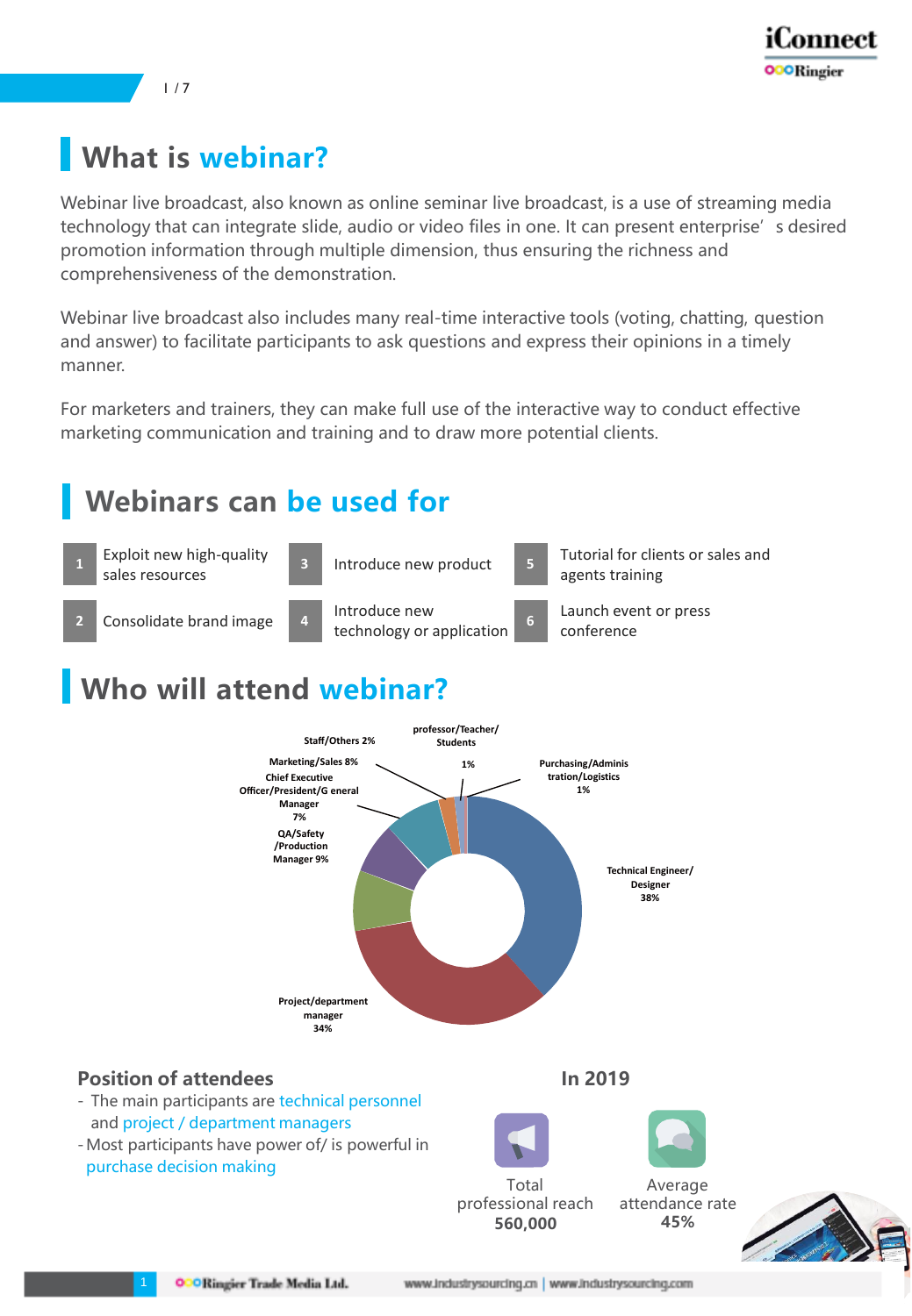



## **More advantages**

### **Anywhere anytime easy to participate**

- Participating in webinar only needs to fill in an online form, much easier to participate the webinar.
- Accessible from PC, mobile devices and tablets, creating an all-round contact with your target clients.

性能保障:利<br>提高产品性能

#### **Reach more buyers through one click**

**1 2 3**

- Viral marketing on social media : forwarding and sharing to WeChat and WeChat moments through one-click, bringing more sales opportunities.
- If interested, click on the link leading directly to the live broadcast room without any extra steps.

#### **Multi-channel exposure soaring sales opportunity**

- Promotion through Ringier media matrix (including WeChat), greatly increasing exposure opportunities.
- You will receive all contact information of those who pre register.

**Note:** The number who actually participate can be less than the number who register.

**BUHLER** 



#### **Review the video for miss nothing**

- The webinar is available to review on Ringier webinar for you to promote it again.
- The video will be showed on Ringier webinar page for 6 months, you may have longer influence and more sales leads.

2

### **More sales leads from the presentation**

**4 5 6**

- The participants or registrants can download the presentation freely for further information after the webinar if you allow.
- The unregistrants should submit the request of downloading the presentation, all these additional sales leads will be provided free.

### **More interaction is available in WeChat group**

- Each webinar has its own WeChat group for registrants to interact more convenient.
- You can contact to the intended buyers more directly in WeChat group as you willing for further cooperation.



**OOORingier Trade Media Ltd.**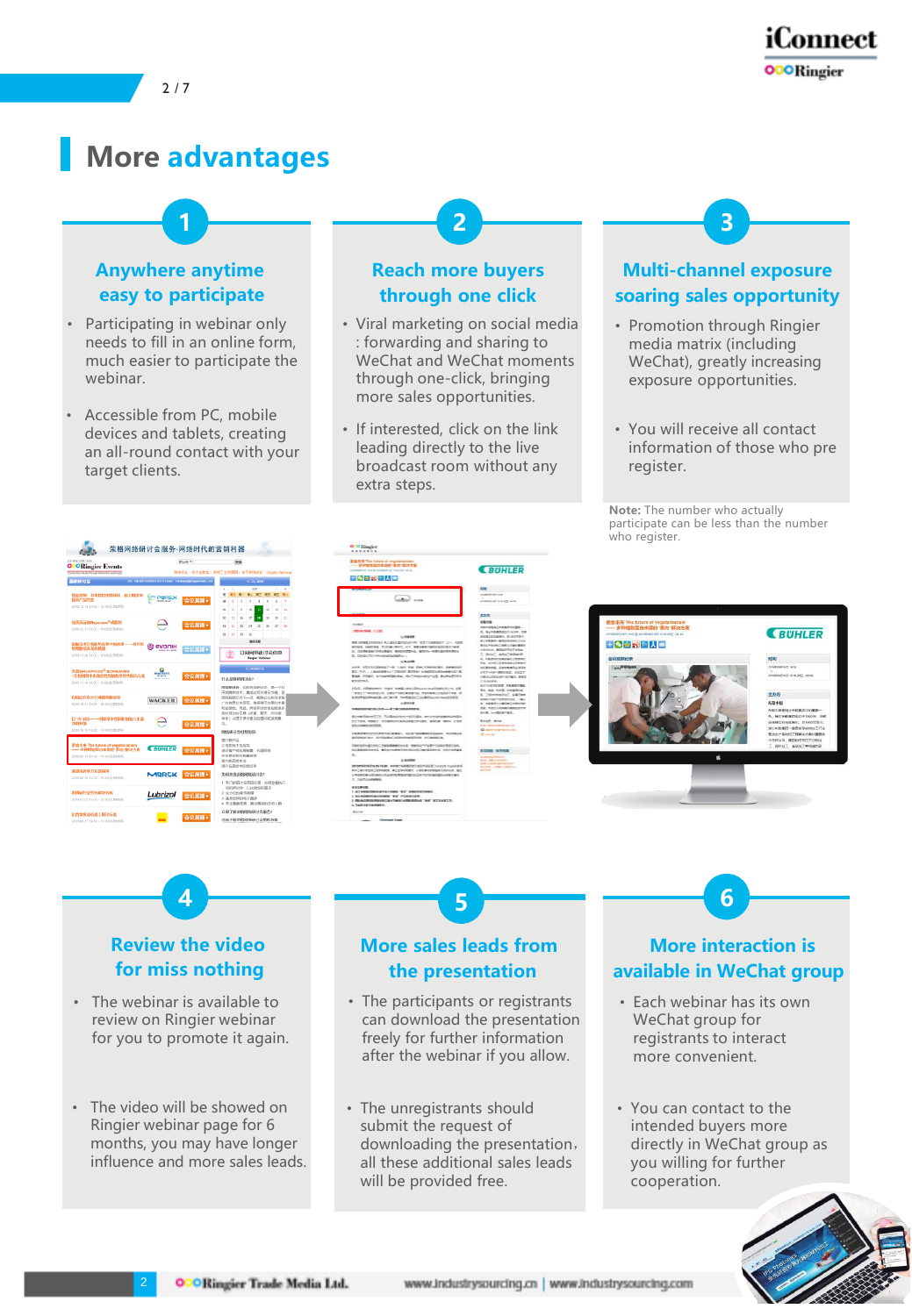## **Webinar**

## iConnect **OOORingier**

# **Ringier webinar 2.0**

### Based on an established online live broadcast platform

- Ringier Webinars **utilize leading technology in China** that brings together **web and social media channels** to help customers set up their live sessions **easily and quickly**. Your presentation can **include slide presentations, video files, Q&A, panel discussions**, polls in an online seminar/conference format.
- Ringier webinar is **not limited by time and place**. It can help enterprises to launch **new product recommendation, new technology or new application of old products** on the Internet when they cannot hold or participate in offline activities, so as to consolidate their brand image and promote the **development of new high-quality sales resources**.
- Make use of the voting, chatting, Q&A and other functions in webinar to help **increase** participants' **interaction and attention**, help **to understand participants' interest** in products/technologies, and make your online marketing activities **more accurate**.

### **Promotion**

### **Cross-platform, cross-industry — Ringier digital media matrix**

Through Ringier integrated digital media platform, we will promote your product story in multiple dimensions. In addition to classic digital media, Ringier has WeChat subscription accounts and industry groups covering the following industries: **Metalworking, Plastics, Personal Care, Medical equipment, Pumps, Coatings, Nonwovens, Food & Beverage, Restaurateur, Lasers, Sensors, Pharmaceutical and Automotive!**



### **Pricing**

| <b>Package</b>        | Live broadcast duration | <b>Sponsor benefit</b>      | Rate (USD) |
|-----------------------|-------------------------|-----------------------------|------------|
| Invite 100 registrant | 1 hour                  | Obtain full registrant list | 4.620      |
| Invite 150 registrant |                         |                             | 6,220      |

**OOORingier Trade Media Ltd.** 

**3**